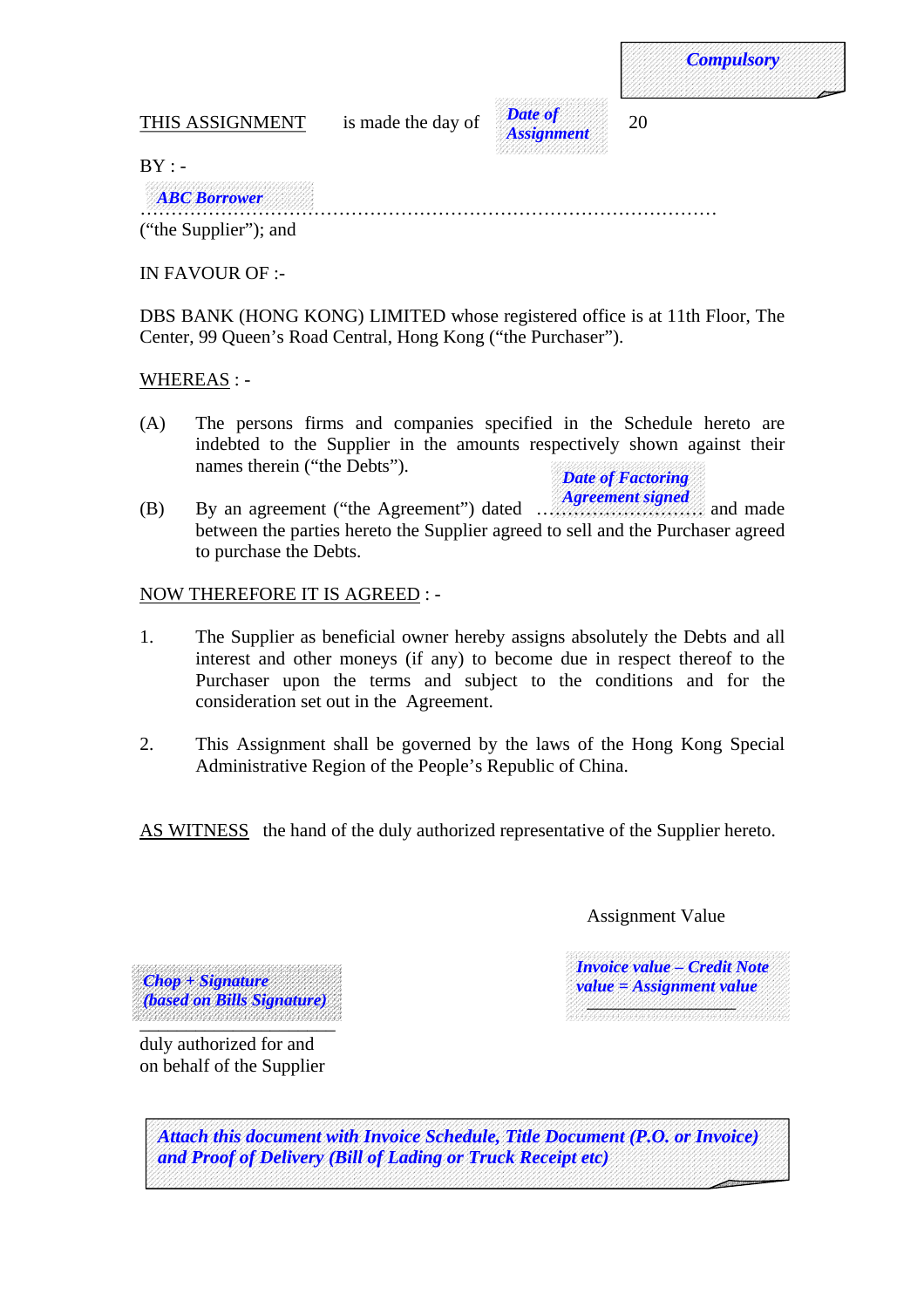# **INVOICE SCHEDULE**

*Compulsory*

| Client Name: <b>ABC Borrower</b>   |
|------------------------------------|
| Schedule Ref: Assigned by Borrower |

|                  | <b>Invoice No.</b> | Inv Date (DDMMYY)                                                                                            | <b>Currency:</b><br><b>HKD/Others</b>                      |                                          |
|------------------|--------------------|--------------------------------------------------------------------------------------------------------------|------------------------------------------------------------|------------------------------------------|
| <b>Customer</b>  |                    |                                                                                                              | <b>Currency stated on Invoice</b><br><b>Invoice Amount</b> | <b>Credit Terms</b>                      |
| <b>DEF Buyer</b> |                    | <b>Invoice date should</b><br>be input as DD MM<br><b>YY format (on three</b><br>separate cells in<br>Excel) | <b>Amount stated on Invoice</b>                            | <b>Credit Terms</b><br>stated on Invoice |
|                  |                    |                                                                                                              |                                                            |                                          |
|                  |                    |                                                                                                              |                                                            |                                          |
|                  |                    |                                                                                                              |                                                            |                                          |
|                  |                    |                                                                                                              |                                                            |                                          |
|                  |                    |                                                                                                              |                                                            |                                          |
|                  |                    |                                                                                                              |                                                            |                                          |
|                  |                    |                                                                                                              |                                                            |                                          |
|                  |                    |                                                                                                              |                                                            |                                          |
|                  |                    |                                                                                                              |                                                            |                                          |
|                  |                    | Invoice -Total:                                                                                              |                                                            |                                          |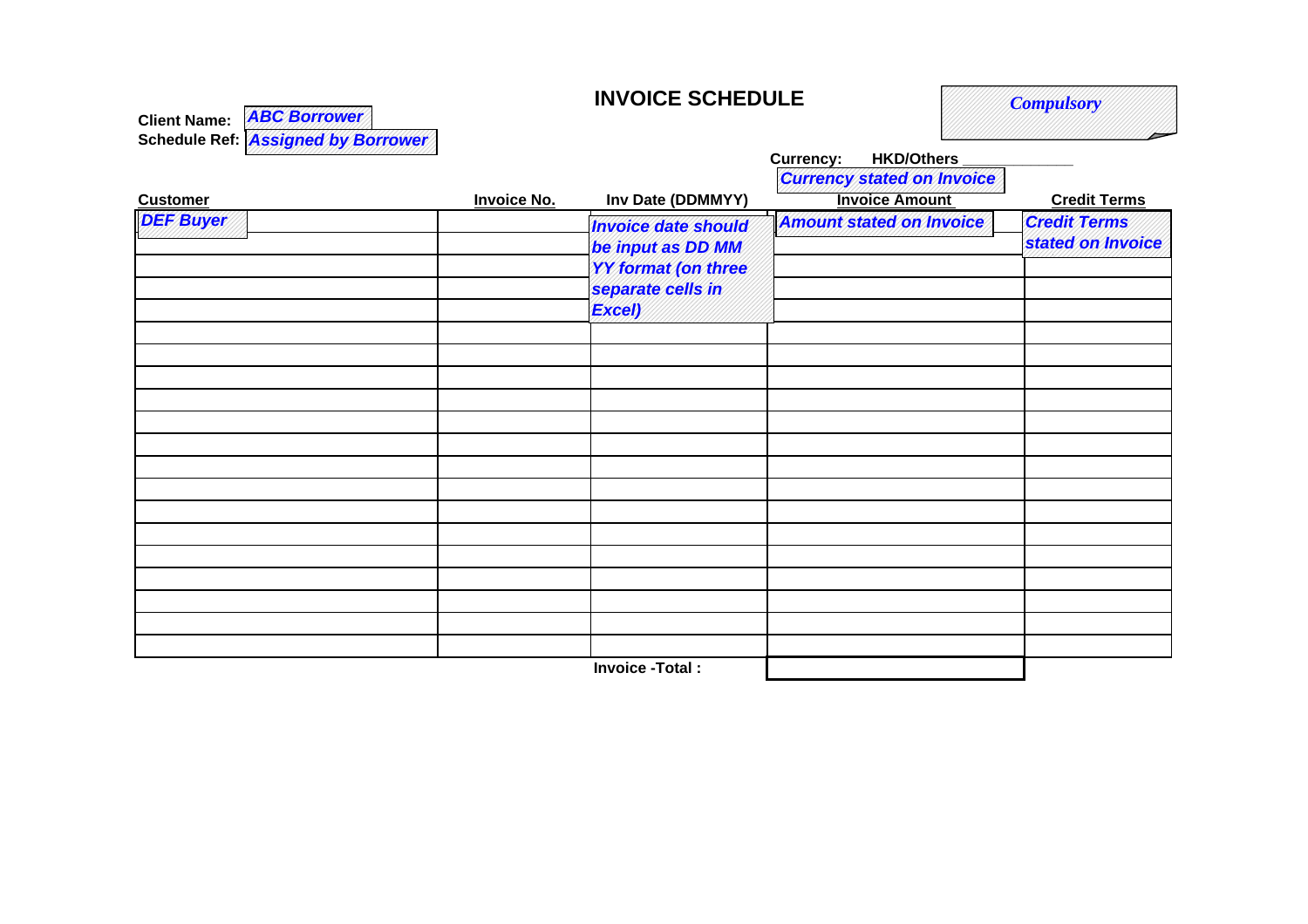| <b>Client Name:</b>                       | <b>CREDIT NOTE SCHEDULE</b><br><b>ABC Borrower</b><br><b>Schedule Ref: Assigned by Borrower</b> |                                                                                                          |                                                                                                         | <b>Optional</b>                      |  |
|-------------------------------------------|-------------------------------------------------------------------------------------------------|----------------------------------------------------------------------------------------------------------|---------------------------------------------------------------------------------------------------------|--------------------------------------|--|
| <b>Credit Note No.</b><br><b>Customer</b> |                                                                                                 | Date (DDMMYY)                                                                                            | <b>HKD/Others</b><br><b>Currency:</b><br><b>Currency stated on Invoice</b><br><b>Credit Note Amount</b> | <b>Invoice No. Applied</b>           |  |
| <b>DEF Buyer</b>                          |                                                                                                 | <b>Invoice date</b><br>should be input<br>as DD MM YY<br>format (on three<br>separate cells in<br>Excel) | <b>Amount stated on</b><br><b>Invoice</b>                                                               | <b>Referring to</b><br>which Invoice |  |
|                                           |                                                                                                 | <b>Credit Note - Total:</b>                                                                              |                                                                                                         |                                      |  |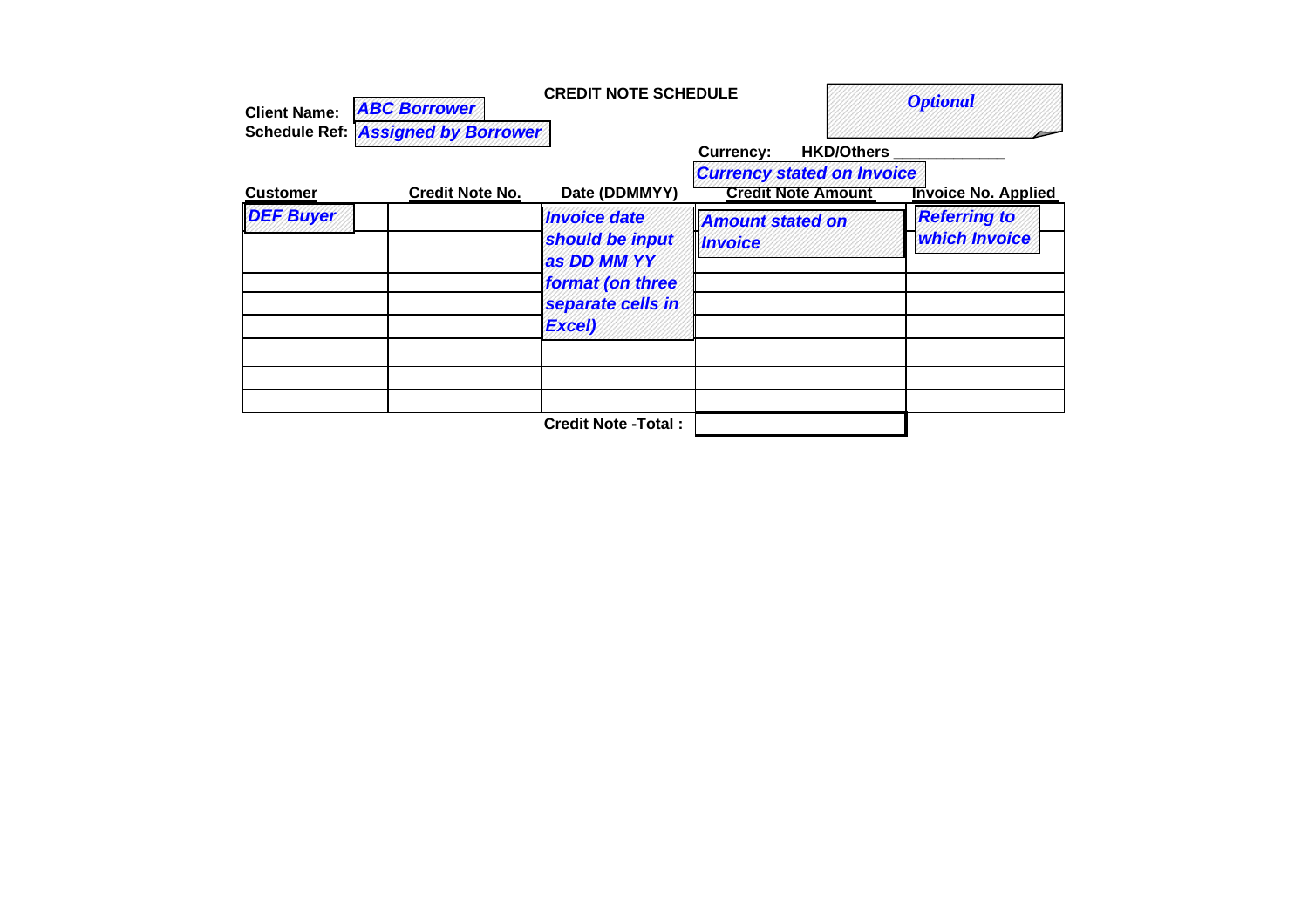| <b>Optional</b> | $\sim$ |
|-----------------|--------|
|-----------------|--------|

# PREPAYMENT REQUEST

| Date of<br>5000000000 |
|-----------------------|
|                       |
|                       |
|                       |
|                       |
|                       |
|                       |
|                       |
|                       |
|                       |
|                       |
|                       |
| Date Request          |
|                       |
|                       |

To : Factoring Operations, Trade Services (Fax No. 2259 5394 / 2259 5399) DBS Bank (Hong Kong) Limited

Client : *ABC Borrower* 

Please pay the sum of:

| HKD [ ]USD<br>Currency: $\lceil$<br>$\left($ /where appropriate) |  |                                                                                        | $\vert$ other currency $\vert$<br>Tick the currency as appropriate (stated on the invoice) |
|------------------------------------------------------------------|--|----------------------------------------------------------------------------------------|--------------------------------------------------------------------------------------------|
| ] Maximum Available; [<br>Amount [                               |  | $\sqrt{2}$ Specify                                                                     | (nearest '000)                                                                             |
| direct to our Bank account:                                      |  |                                                                                        | State $\theta$ (zero) if no drawdown would like to be made                                 |
| <b>Bank Name</b><br><b>Account Name</b><br>Account Number:       |  | : DBS Bank (Hong Kong) Limited<br><b>ABC Borrower</b><br><b>Borrower's Account No.</b> |                                                                                            |
| from the debts purchased by you.                                 |  |                                                                                        |                                                                                            |

Yours faithfully

*Chop + Signature (based on Bills Signature)* 

\_\_\_\_\_\_\_\_\_\_\_\_\_\_\_\_\_\_\_\_\_\_\_\_\_\_\_\_\_\_\_ Authorized Signatories (with Co Chop)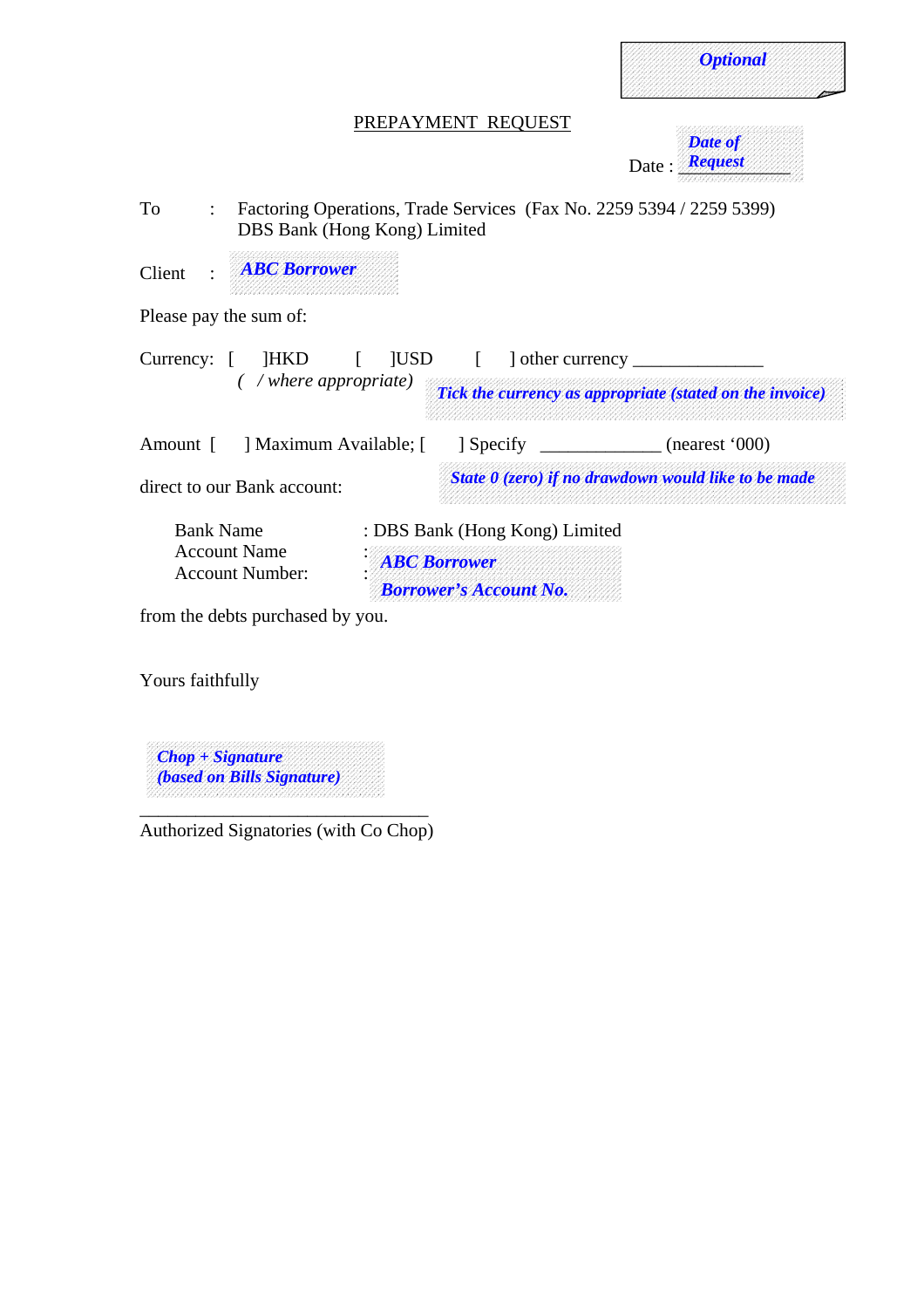TO: Factoring Operations, Trade Services

# **DEBTOR LEDGER ADJUSTMENT REPORT**

*Date of Report* DATE :

*ABC Borrower* CLIENT NAME :

| <b>CREDIT</b> | DEBTOR NAME & REASON OF                               |  |  |
|---------------|-------------------------------------------------------|--|--|
|               | <b>ADJUSTMENT</b>                                     |  |  |
| \$            | <b>ABC Buyer / Reason of Adjustment / Invoice No.</b> |  |  |
|               |                                                       |  |  |
|               |                                                       |  |  |
|               |                                                       |  |  |
|               |                                                       |  |  |
|               |                                                       |  |  |
|               |                                                       |  |  |
| \$            | <b>TOTAL</b>                                          |  |  |
|               | (Decrease in A/R)                                     |  |  |

Note : Debit Adjustment - increase your sales ledger Credit Adjustment - decrease your sales ledger

Please enclose supporting documents

THE DETAILS ABOVE ARE THE ADJUSTMENTS MADE TO OUR SALES LEDGER.



Authorized Signature (with Co Chop)